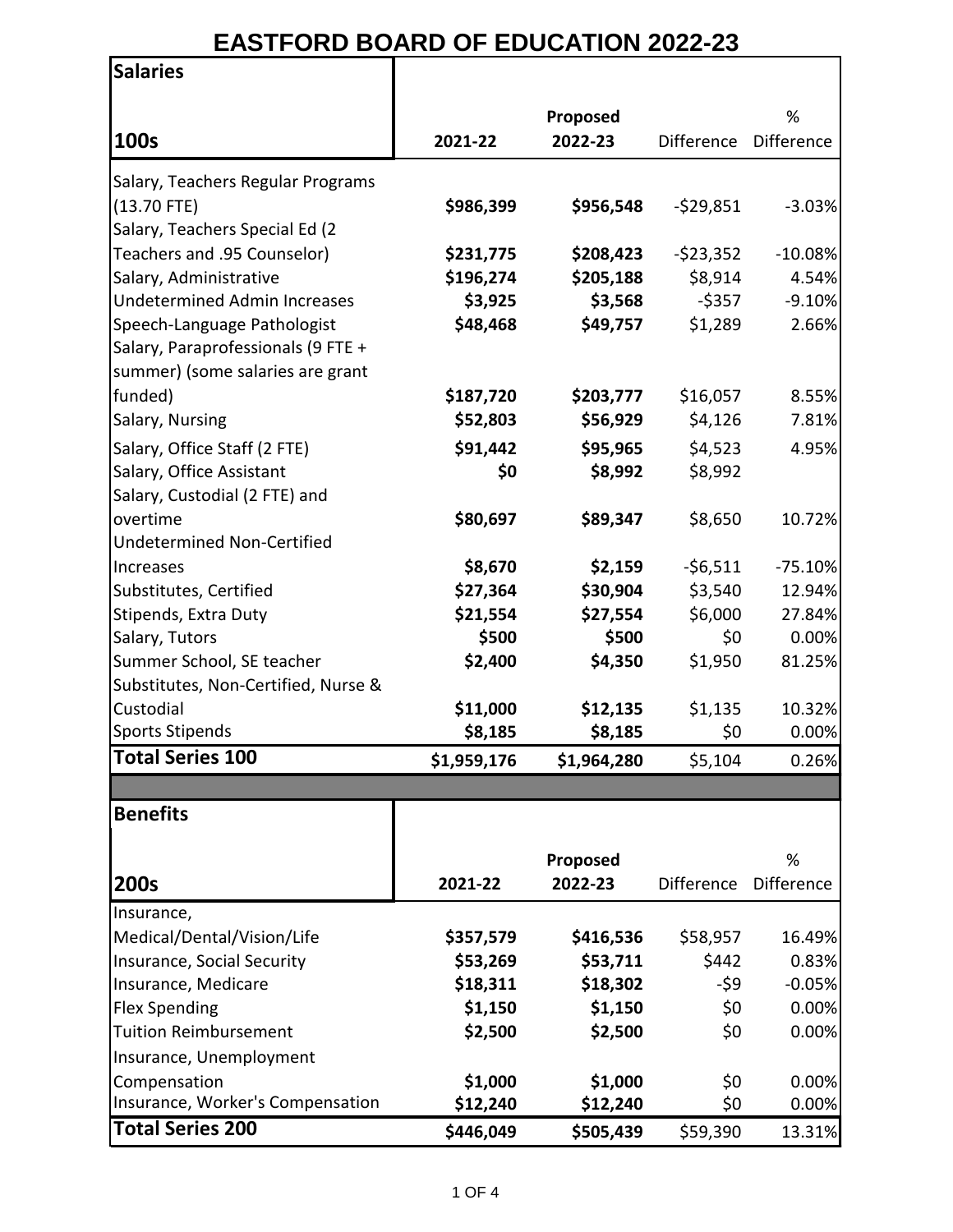## **EASTFORD BOARD OF EDUCATION 2022-23 Purchased Services Proposed**   $\mathsf{o}$

|                                  |           | <b>Proposed</b> |                   | ٥٧                |
|----------------------------------|-----------|-----------------|-------------------|-------------------|
| 300s                             | 2021-22   | 2022-23         | <b>Difference</b> | <b>Difference</b> |
| <b>Professional Development</b>  | \$8,200   | \$10,600        | \$2,400           | 29.27%            |
| <b>CPR for Students</b>          | \$210     | \$150           | $-560$            | $-28.57%$         |
| <b>Evaluations and Consults</b>  | \$15,500  | \$15,500        | \$0               | 0.00%             |
| Speech Services, SE              | \$2,500   | \$2,500         | \$0               | 0.00%             |
| Occupational Therapy, SE         | \$30,080  | \$31,450        | \$1,370           | 4.55%             |
| Physical Therapy, SE             | \$15,040  | \$15,725        | \$685             | 4.55%             |
| Behavioral Consultant, SE        | \$18,720  | \$21,840        | \$3,120           | 16.67%            |
| <b>School Physician</b>          | \$1,200   | \$1,200         | \$0               | 0.00%             |
| <b>Tech Support Person</b>       | \$10,000  | \$12,000        | \$2,000           | 20.00%            |
| <b>Purchased Services/Media</b>  |           |                 |                   |                   |
| Technology                       | \$71,509  | \$71,744        | \$235             | 0.33%             |
| <b>BOE Legal Services</b>        | \$15,000  | \$15,000        | \$0               | 0.00%             |
| <b>Audit Services</b>            | \$8,050   | \$8,200         | \$150             | 1.86%             |
| <b>Actuary for GASB 45</b>       | \$4,818   | \$5,058         | \$240             | 4.98%             |
| <b>Business Services</b>         | \$1,000   | \$1,000         | \$0               | 0.00%             |
| <b>Policy Service</b>            | \$1,000   | \$1,000         | \$0               | 0.00%             |
| <b>Residency and Truancy</b>     |           |                 |                   |                   |
| Collaborative                    | \$1,075   | \$1,075         | \$0               | 0.00%             |
| Purchased Services, Maintenance  | \$23,978  | \$24,470        | \$492             | 2.05%             |
| <b>Sports Officials</b>          | \$3,000   | \$4,000         | \$1,000           | 33.33%            |
| <b>Total Series 300</b>          | \$230,879 | \$242,512       | \$11,634          | 5.04%             |
| <b>Contracts and Repairs</b>     |           |                 |                   |                   |
|                                  |           |                 |                   |                   |
|                                  |           | Proposed        |                   | %                 |
| 400s                             | 2021-22   | 2022-23         | Difference        | Difference        |
| Refuse Removal And Recycling     | \$3,315   | \$3,993         | \$678             | 20.45%            |
| Lawns/Grounds                    | \$400     | \$450           | \$50              | 12.50%            |
| <b>Building Repair</b>           | \$18,000  | \$20,000        | \$2,000           | 11.11%            |
| Copier Contract/Equipment Repair | \$12,000  | \$13,390        | \$1,390           | 11.58%            |
| Equipment/Repair, Custodial      | \$2,575   | \$2,000         | -\$575            | $-22.33%$         |
| <b>Total Series 400</b>          | \$36,290  | \$39,833        | \$3,543           | 9.76%             |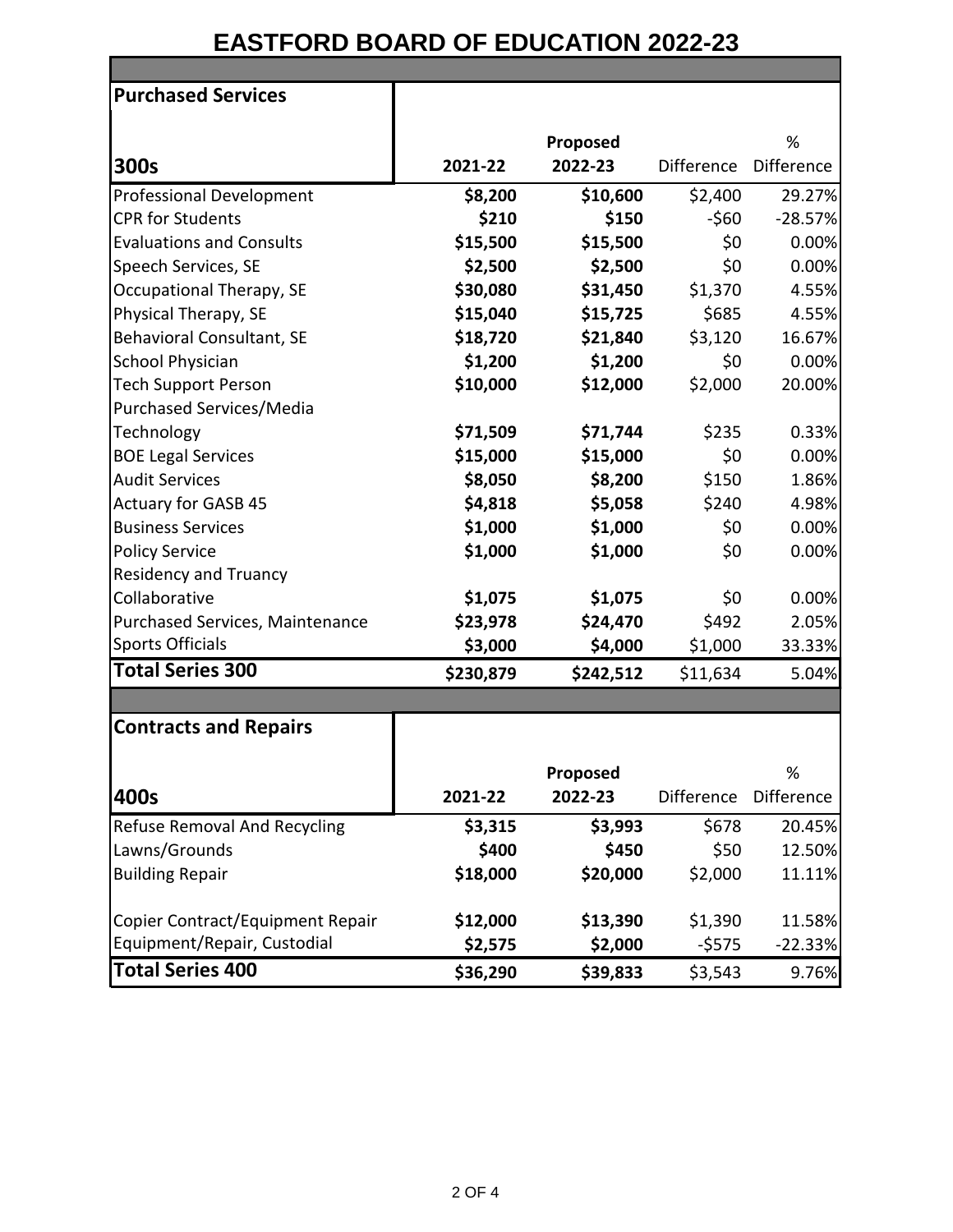## **EASTFORD BOARD OF EDUCATION 2022-23**

| <b>Transportation, Insurance,</b>                        |                                                                        |                     |                     |                                                                                                 |
|----------------------------------------------------------|------------------------------------------------------------------------|---------------------|---------------------|-------------------------------------------------------------------------------------------------|
| Tuition, etc.                                            |                                                                        | Proposed            |                     | %                                                                                               |
| 500A                                                     | 2021-22                                                                | 2022-23             |                     | Difference Difference                                                                           |
|                                                          |                                                                        |                     |                     |                                                                                                 |
| <b>Busing Contract</b>                                   | \$115,810                                                              | \$116,920           | \$1,110             | 0.96%                                                                                           |
| Transportation, SE<br>Insurance, Property                | \$80,810<br>\$6,175                                                    | \$69,881<br>\$6,363 | $-$10,929$<br>\$188 | $-13.52%$<br>3.04%                                                                              |
| Insurance, Liability                                     | \$11,040                                                               | \$11,371            | \$331               | 3.00%                                                                                           |
| <b>Volunteer Insurance</b>                               | \$241                                                                  | \$249               | \$8                 | 3.32%                                                                                           |
| Insurance, Underground Storage                           |                                                                        |                     |                     |                                                                                                 |
| Tank                                                     | \$790                                                                  | \$811               | \$21                | 2.66%                                                                                           |
| Sports Insurance                                         | \$1,204                                                                | \$1,204             | \$0                 | 0.00%                                                                                           |
| Insurance, Broker Fee                                    | \$2,050                                                                | \$2,050             | \$0                 | 0.00%                                                                                           |
| Insurance, Cyber Insurance                               | \$0                                                                    | \$3,146             | \$3,146             |                                                                                                 |
| Postage                                                  | \$2,574                                                                | \$2,639             | \$65                | 2.53%                                                                                           |
| Telephone                                                | \$3,729                                                                | \$3,823             | \$94                | 2.52%                                                                                           |
| Advertising                                              | \$750                                                                  | \$1,375             | \$625               | 83.33%                                                                                          |
| Printing                                                 | \$750                                                                  | \$1,000             | \$250               | 33.33%                                                                                          |
| <b>Total Series 500A</b>                                 |                                                                        |                     |                     |                                                                                                 |
|                                                          | \$225,923                                                              | \$220,831           | $-55,092$           | $-2.25%$                                                                                        |
| <b>Tuition</b>                                           |                                                                        |                     |                     |                                                                                                 |
|                                                          |                                                                        |                     |                     |                                                                                                 |
|                                                          |                                                                        |                     |                     |                                                                                                 |
| <b>Woodstock</b><br>2021-22<br><b>Academy</b><br>2022-23 | 43 students @\$15,738 per student<br>42 students @\$16,368 per student |                     |                     |                                                                                                 |
|                                                          |                                                                        |                     |                     |                                                                                                 |
| Transportation, Insurance,                               |                                                                        |                     |                     |                                                                                                 |
| Tuition, etc.                                            |                                                                        |                     |                     |                                                                                                 |
|                                                          |                                                                        | Proposed            |                     | %                                                                                               |
| <b>500B</b>                                              | 2021-22                                                                | 2022-23             | Difference          | Difference                                                                                      |
| Tuition, Secondary, WA                                   | \$676,734                                                              | \$687,436           | \$10,702            |                                                                                                 |
| Tuition, Secondary, Killingly                            | \$21,288                                                               | \$7,096             | $-$14,192$          |                                                                                                 |
| Tuition, Secondary, E.O. Smith                           | \$41,007                                                               | \$41,369            | \$362               |                                                                                                 |
| Tuition, Secondary, QMC/ACT                              | \$35,880                                                               | \$35,018            | $-5862$             |                                                                                                 |
| Tuition, SE, Public                                      | \$194,919                                                              | \$31,945            | $-$162,974$         |                                                                                                 |
| Tuition, SE, Private                                     | \$133,154                                                              | \$150,336           | \$17,182            |                                                                                                 |
| Tuition, SE, Woodstock Academy                           | \$24,073                                                               | \$75,906            | \$51,833            |                                                                                                 |
| Tuition, SE, Summer Camp                                 | \$5,900                                                                | \$5,900             | \$0                 |                                                                                                 |
| Tuition, Adult Education                                 | \$3,945                                                                | \$4,142             | \$197               |                                                                                                 |
| Travel, Reimbursements                                   | \$1,200                                                                | \$1,200             | \$0                 |                                                                                                 |
| Travel, Sports                                           | \$5,948                                                                | \$5,948             | \$0                 | 1.58%<br>0.88%<br>0.00%<br>0.00%                                                                |
| Travel, Field Trips                                      | \$9,000                                                                | \$11,000            | \$2,000             |                                                                                                 |
| <b>Student Memberships</b>                               | \$1,075                                                                | \$1,080             | \$5                 |                                                                                                 |
| <b>SE Related Services</b>                               | \$46,900                                                               | \$36,850            | $-$10,050$          | 0.47%<br>$-21.43%$                                                                              |
| <b>Total Series 500B</b>                                 | \$1,201,023                                                            | \$1,095,226         | $-$105,797$         | $-66.67%$<br>$-2.40%$<br>$-83.61%$<br>12.90%<br>215.32%<br>0.00%<br>4.99%<br>22.22%<br>$-8.81%$ |